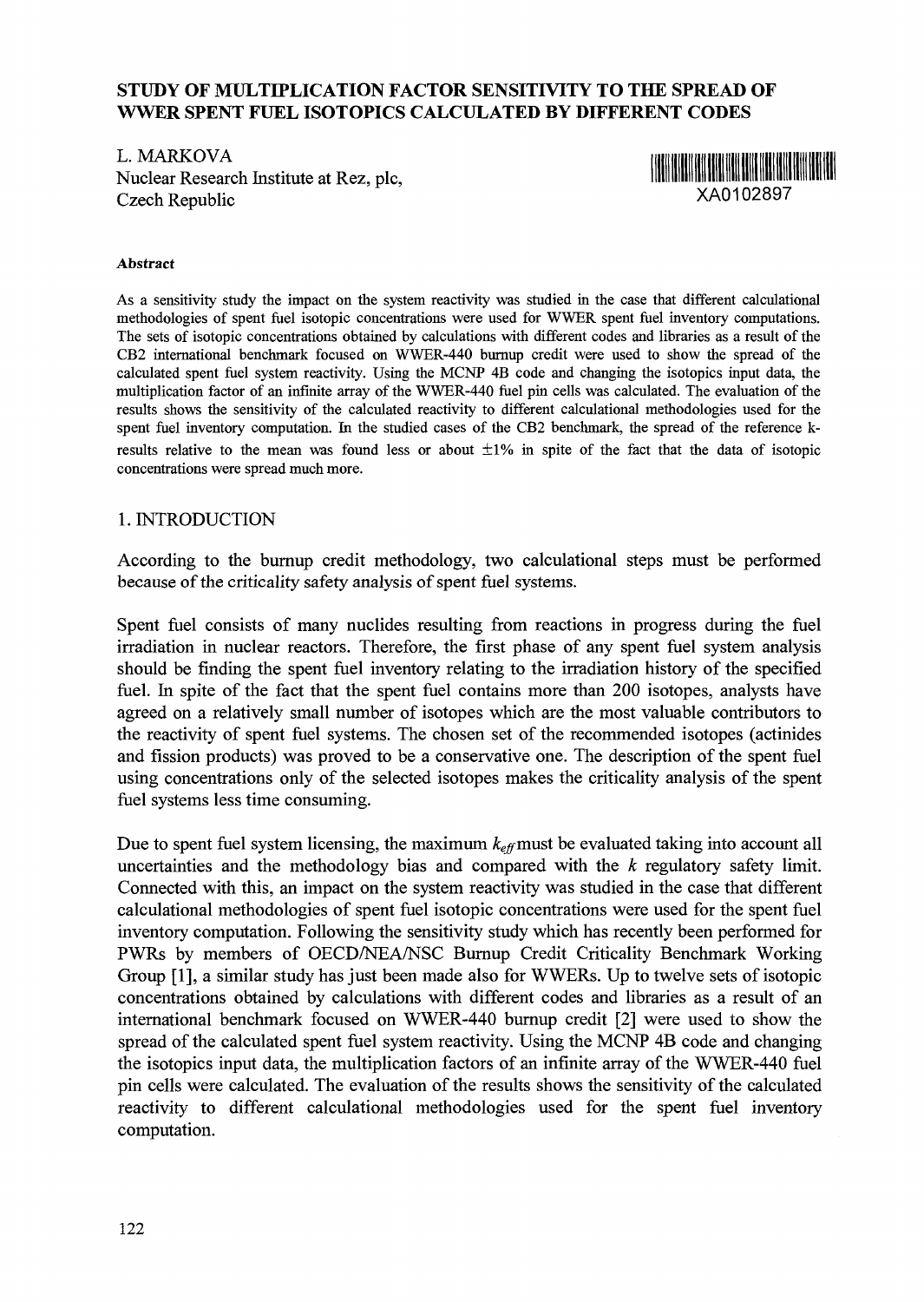#### 2. SENSITIVITY STUDY

The four-piece international benchmark focused on bumup credit issues was specified for WWER spent fuel in 1996 [2] in collaboration with OECD/NEA/NSC Bumup Credit Criticality Benchmark Working Group. The benchmark was designed and proposed to be calculated by analyst in Eastern and Central European countries and possibly members of the Burnup Credit Criticality Benchmark Working Group interested in the WWER applications. The second portion of the benchmark, CB2 [3], consisted of the nuclide concentration computation for depletion in a simple WWER-440 pin cell. Fresh fuel of 3.6 wt  $\%$ <sup>235</sup>U enrichment was supposed to be burnt to 30 and 40 GWd/ $t_{\text{U}}$  and cooled 0, 1 and 5 years after discharge. Since no supporting data obtained from sample measurements were available, the benchmark evaluation resulted in the methodology intercomparison only.

As the CB2 results, 12, 10,11 and 10 sets of 26 nuclide concentrations [4] were obtained from the benchmark participants for the cases of 30 GWd/t<sub>U</sub> and 1 year of cooling time, 30 GWd/t<sub>U</sub> and 5 years of cooling time, 40 GWd/t<sub>U</sub> and 1 year of cooling time, 40 GWd/t<sub>U</sub> and 5 years of cooling time, respectively. Each set of the nuclide concentrations resulted from a calculation using a calculational methodology specific to the given participant. The selected nuclides consist of 11 actinides and 15 major fission products, main contributors to the spent fuel reactivity [3] recommended for the burnup credit calculations: U-235, 236, 238, Pu-238, 239, 240, 241, 242, Am-241, 243, Np-237, Mo-95, Tc-99, Ru-101, Rh-103, Ag-109, Cs-133, Nd-143, Nd-145, Sm-147, Sm-149, Sm-150, Sm-151, Sm-152, Eu-153, Gd-155.

The CB2 evaluation [4] showed the spread of nuclide concentrations calculated by the participants. If the estimated standard deviation of 10% was chosen as a point of a change between 'good' and 'poor' agreement in the calculations of the nuclide concentration for a given isotope by the participants, there were several more spread isotopes : Am-241 (11%), Am-243 (12%), Ag-109 (13%), Sm-149 (12%), Sm-151 (15%) and even Gd-155 (52%). It should be noted that a similar spread resulted from the evaluated results of the similar OECD benchmark (Pu-238 (14.78%), Am-243 (10.71%), Ag-109 (10.62%), Sm-149 (14.92%), Sm-151 (22.15%) and Gd-155 (33.23%)) [1].

Each set of the CB2 results were used as input data for a reference criticality calculation by MCNP 4B + DLC189. Thus, in total, 12, 10, 11 and 10 sets of multiplication factors of the infinite array of the WWER-440 fuel pin cells were computed. It was believed that the kresults should be normally distributed for each separate case of a given burnup and cooling time if the calculational methodology was good and used in a right manner. To confirm or reject this hypothesis, all the sets were statistically explored and tested  $(\alpha=0.05)$ . The statistical evaluations found two outliers (see Fig. 1, 3, 5, 7 below). One marked calculational methodology (the Cuban participant) was the ORIGEN II code with PWRU libraries [5], which is an obsolete approach not using any flux and library recalculation, the other one (the Finnish participant) used the SCALE 4.3 code [6], but, unfortunately, some specific features of the calculational sequence SAS2 were not fully utilized so the correct result could not be obtained. It can be seen in the pictures, that SCALE 4.3 was used by three other participant successfully.

After removing outliers the sets of k-results were explored once again and found normally distributed. As figures 2, 4, 6 and 8 show, the spread of the k-results relative to the mean is a little more than  $\pm$  0.5 % for both cases with the burnup of 30 GWd/t<sub>U</sub> (30–1 and 30–5 cases) and about  $\pm$  1 % for 40 GWd/t<sub>U</sub> and 5 years of cooling time (40–5 case). In the case of 40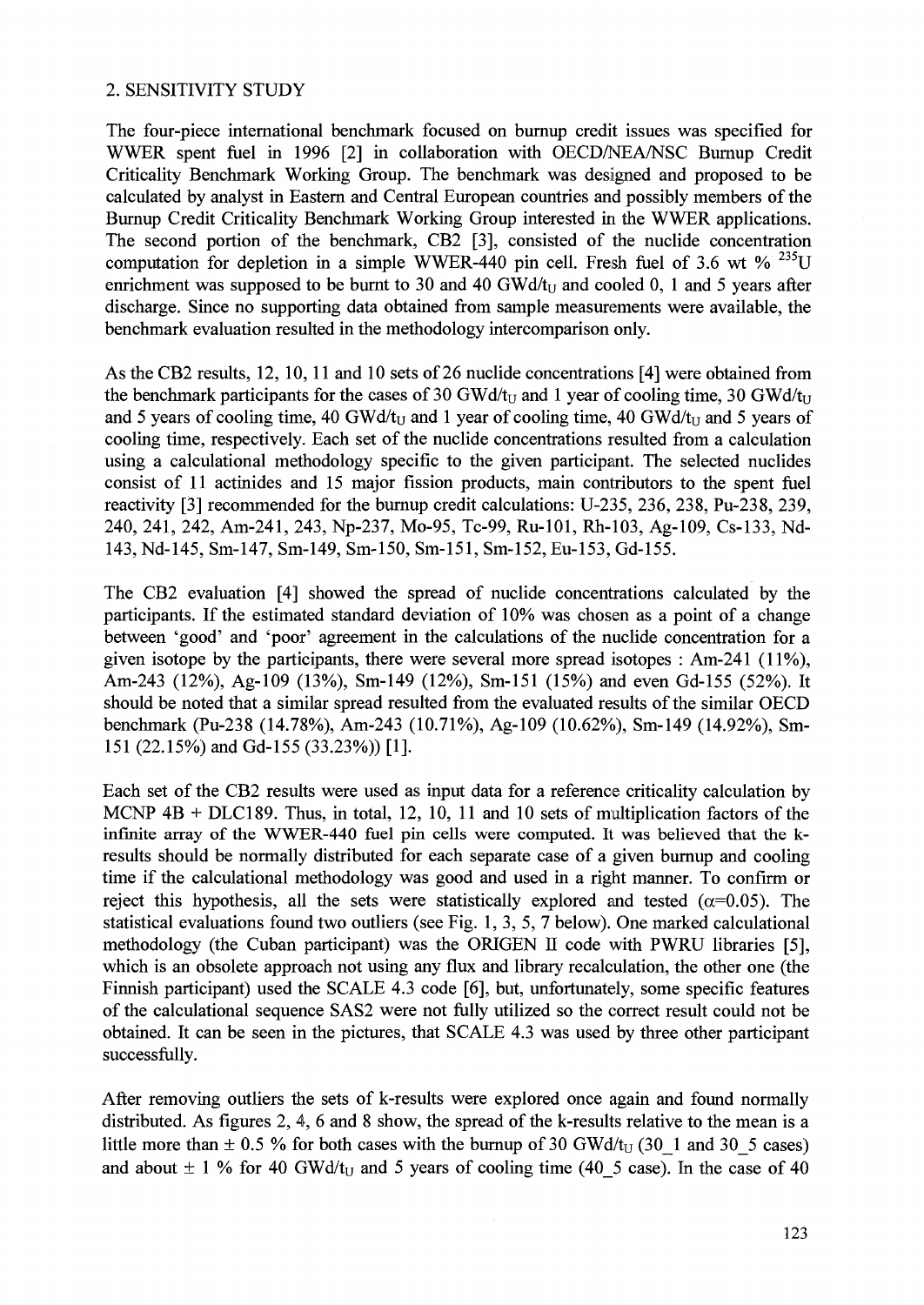$GWd/t_U$  and 1 year of cooling time (40–1 case), an outlier was not found at the chosen confidence level. The spread of the relative deviations in this case - except of the 'potential' outlier (which was found in all the other cases) - is less than  $\pm 1\%$ .

# 3. CONCLUSIONS

In the field of WWER spent fuel applications, there is a total lack of open experimental data which could help to find out the methodology bias for the isotopic concentration calculations. The bias should correct nuclide concentration data prior to the criticality calculation of a given spent fuel facility. The only publicly mentioned experimental data coming from Russian assays in seventies ([7], [8]) involve only actinides (except  $^{237}Np$ ) and do not yield any results for fission products which would be important for the validation of the burnup credit calculational methodologies. The detailed data for operational codes were published only in 1998 [9] to offer the measured isotopics eventually for an open recalculation and comparison. The proposed calculational case was entitled as a benchmark but rather it is a large calculational exercise relating to the whole reactor core and needs several codes to be involved to deal with the detailed operational history.

For benchmarking methodologies used for the isotopic concentration calculations due to the spent fuel applications, it would be more useful to take a benchmark preparation after [1]. The calculational benchmark [1] was specified in context with existing chemical assay measurements, however, in contrast to the reality of the sample depletion, the problem specification was simplified somewhat to provide an approximate representation of the fuel configuration during the depletion. The simplification would allow a more straightforward and consistent comparison between the codes used by various benchmark participants.

An urgent need of benchmarks for WWER spent fuel isotopic concentration supported by 'well documented' samples persists. Measured data only would serve as a quantitative measure of a code ability to predict the spent fuel composition.

For the time being, only-calculational benchmarks can only show spread of results which projected into a spread of the multiplication factor - yields a certain relative piece of information about a selected methodology, hi the studied cases of the CB2 benchmark it resulted in finding two outlying methodologies (and, of course, reasons for it) and the spread of the reference k-results relative to the mean less or about  $\pm 1\%$  beside the estimated standard deviations less or about 1%. At the same time, the spread of the nuclide concentrations data described by the estimated standard deviation was of the order of one and ten % (see above).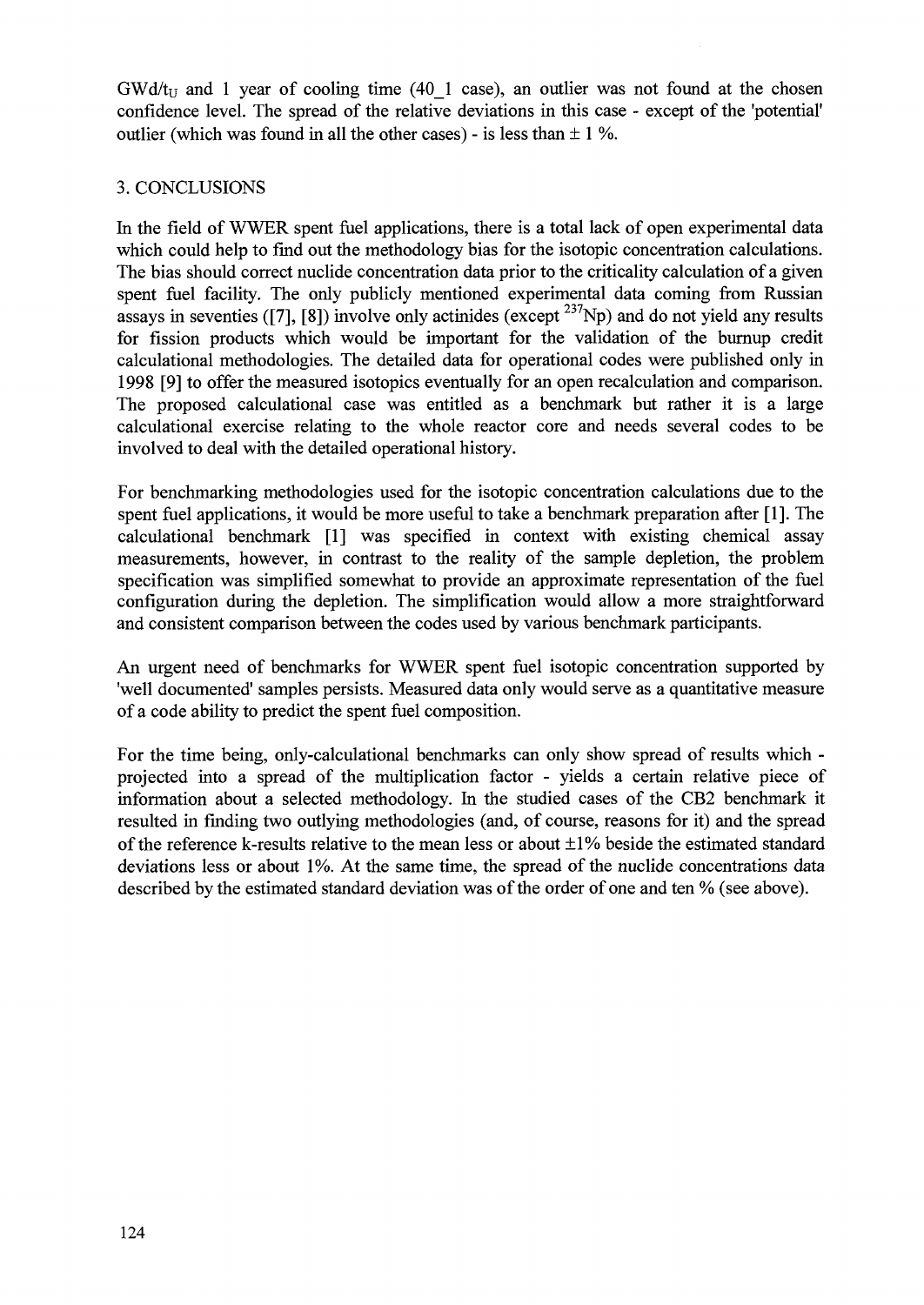



emichment, 30MWd/kg burnup, 1y cooling tome FIG.1. Multiplication factors resulted from the MCNP calculation for WWER fuel of 3.6%



FIG.2. 30-1 k Results Relative to the Mean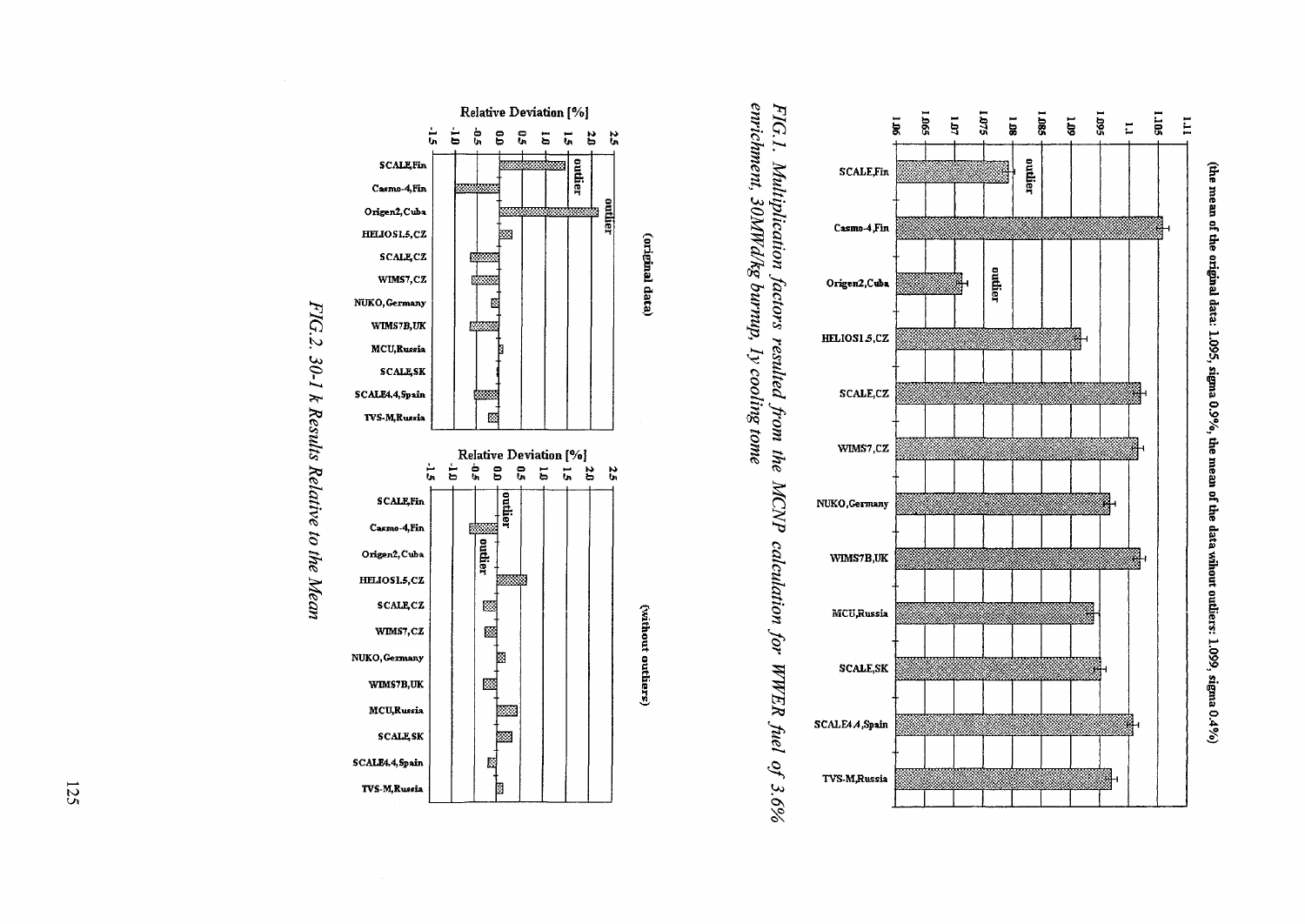

FIG.3. Multiplication factors resulted from the MCNP calculation for WWER fuel of 3.6% enrichment, 30MWd/kg burnup, 5y cooling time



FIG.4. 30-5 k Results Relative to the Mean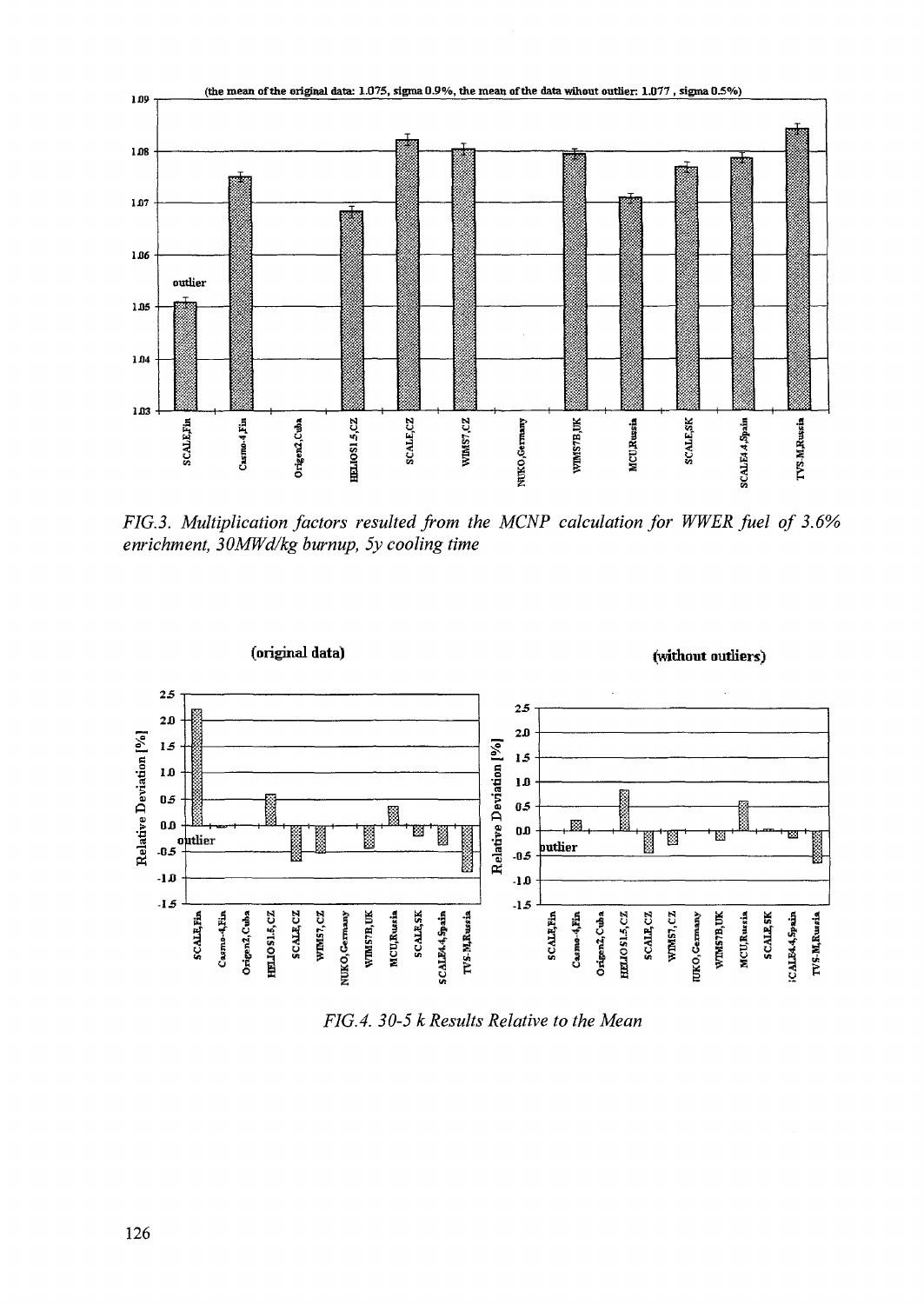

FIG.5. Multiplication factors resulted from the<br>enrichment, 40MWd/kg burnup, Iy cooling time MCNP calculation for WWER fuel of 3.6%



FIG.6. 40-1 k Results Relative to the Mean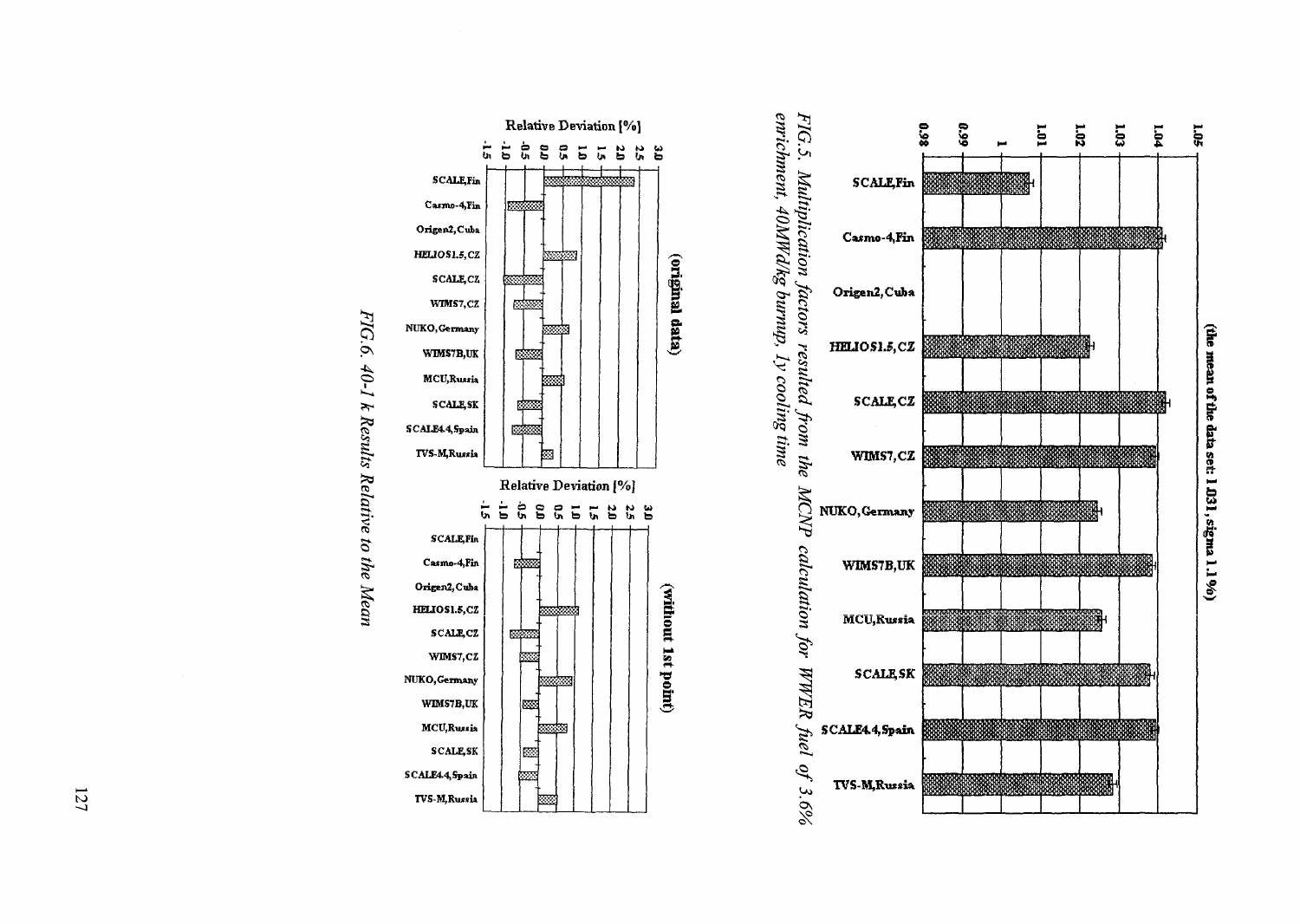

FIG.7. Multiplication factors resulted from the MCNP calculation for WWER fuel of 3.6% enrichment, 40 MW d/kg U burnup, 5 yr. Cooling time.



FIG.8. 40-5 k results relative to the mean.